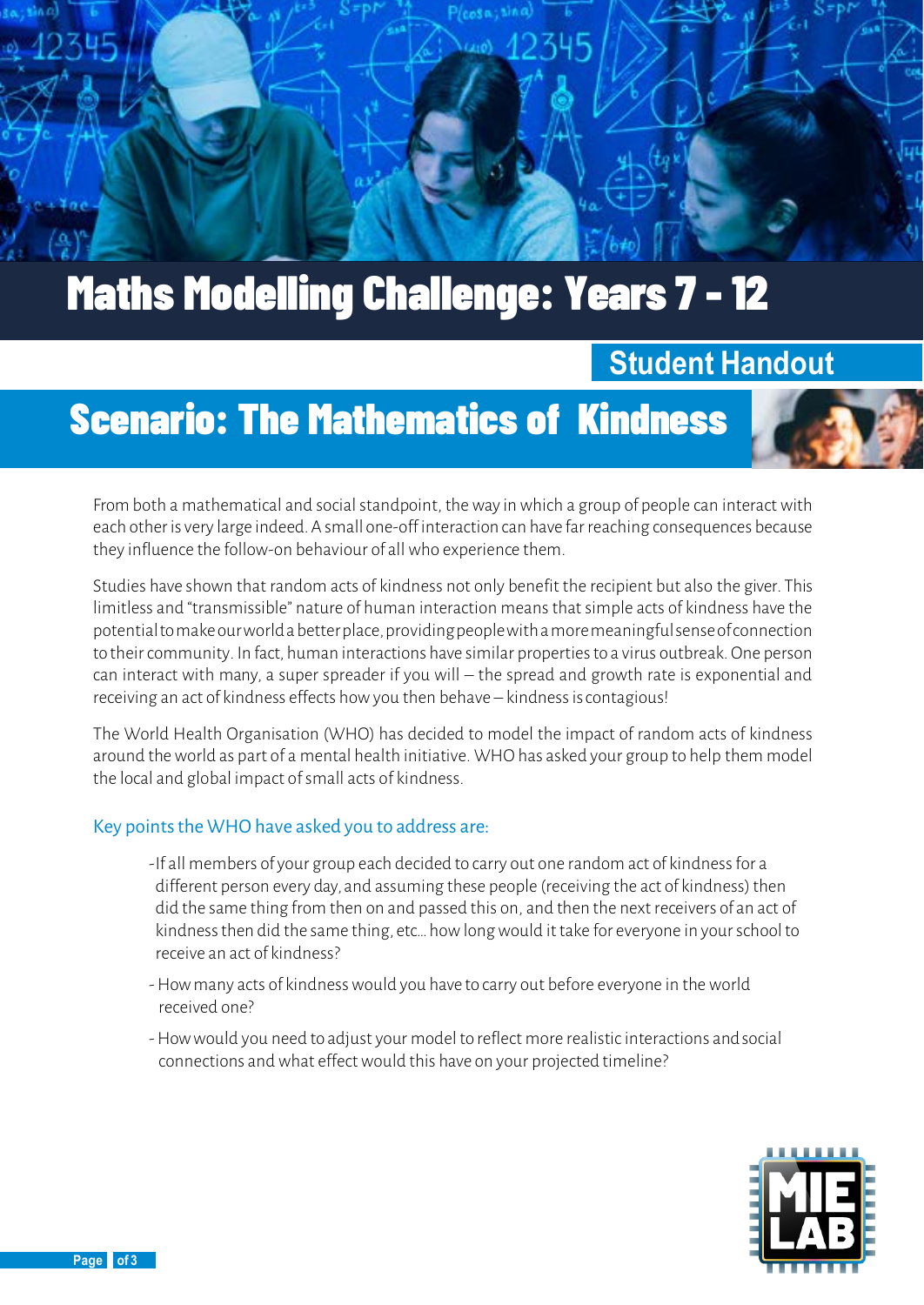# Maths Modelling Challenge: Years 7 - 12

## **Student Handout**

## Scenario: The Mathematics of Kindness

#### **SHORT INTRODUCTION ON MODELLING GROWTH RATE**

#### Modelling growth rate

Continually growing systems are all around us, from our growing population, to interest earnt on our savings accounts, to cells dividing and multiplying in our own bodies. We can use mathematics to model this growth. COVID-19 has brought some of the mathematical terminology we use to describe growth rate into everyday conversation. You may have heard of the term "exponential growth". This is a term used to describe and system that is continually growing at a common rate. The spread of viruses like COVID-19, when left to their own devices will spread continuously (their infection rate) at a common rate (how contagious they are). But what do we actually mean by exponential growth? And how is it used to model the spread and growth rate of a system or virus?

#### Exponential growth

Let's imagine a really simple system that always doubles after a period of time. For example, imagine a bacteria splitting in 2 periodically. If we were to graph that system, it would look like this.

Mathematically, if we wait a period of time so we have x splits then we get  $2^x$  times as much stuff than when we started. With 1 split (time point 1 on the graph) we have 21 or 2 times as much. With 2 splits (time point 2 on the graph) we have  $2^{2}$ = 2x2=4 times as much stuff. With 4 splits we have 24 = 2x2x2x2=16 times as much and so on. The general formula we can use to model this pattern is:

#### $growth = 2<sup>x</sup>$

where "x" is known as the exponent.

If we take this a step further we model all sorts of growth, not just doubling but say tripling. Doubling is 100% growth. So, we can rewrite our formula like this:

$$
growth = (1 + 100\%)^x
$$

It's the same equation, but we separate 2 into what it really is: the original value (1) plus 100%. Of course, we can substitute any number (50%, 25%, 200%) for 100% and get the growth formula for that new rate.

The above is covered in more detail here.

[https://betterexplained.com/articles/an-intuitive-guide](https://betterexplained.com/articles/an-intuitive-guide-to-exponential-functions-e/)[to-exponential-functions-e/](https://betterexplained.com/articles/an-intuitive-guide-to-exponential-functions-e/)